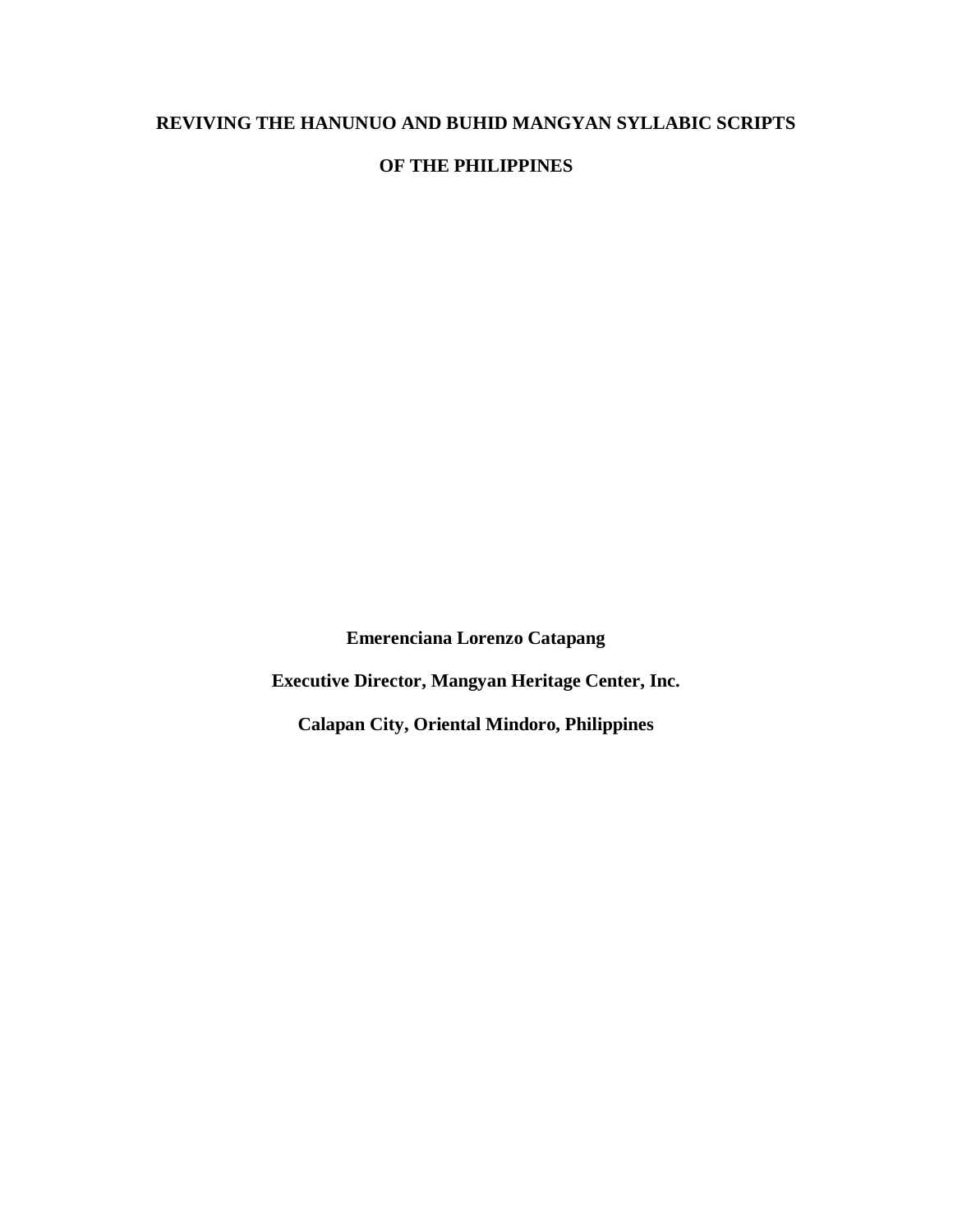Students of my era were taught that long before the Spanish conquistadors came in 1521, the inhabitants of the islands had numerous traditions and trade relations with other neighboring Asian countries. However, no teacher ever said that when the Spaniards came to colonize the islands the natives already had a system of writing. In fact, in the early 1600s, Fr. Pedro Chirino, SJ (1604) claimed that there was barely a man, and much less a woman, who cannot read and write in letters proper to the Island of Manila. Still, most Filipinos today don't even know that historical documents, archeological artifacts, and the discovery of the ancient Philippine scripts, have proven that Filipinos already possessed an established system of writing before the  $16<sup>th</sup>$  century. But this unique mark of a flourishing civilization – literacy – is neither well known nor appreciated by my fellow Filipinos. This is why I am passionate about my work at the Mangyan Heritage Center.

But I am getting ahead of my story. Let us go back to the 1600s when Spanish friars risked their lives and traveled halfway around the world to save souls for their God. While living in the islands, they documented over a dozen pre-Spanish syllabic scripts. This eventually led to the publication of the *Doctrina Christiana* in the year 1593 as part of their mission of Christianization*.* Thinking that the script was the same all over the islands, the friars wrote this book using the Tagalog syllabic script called *baybayin* (Meyer, Schadenberg, & Foy, 1895). Unbeknownst to them, several regions had their own syllabic scripts with distinct differences: the Ilocanos and the Pangasinenses in the North, the Kapampangans in Central Luzon, The Mangyans of Mindoro in Southern Luzon, the Tagbanuas and Palaw-ans of Palawan Island in the West, the Visayans, and the other enthnolinguistic groups who did not mix much with each other. Even indigenous peoples from the same island have their respective Hanunuo Mangyan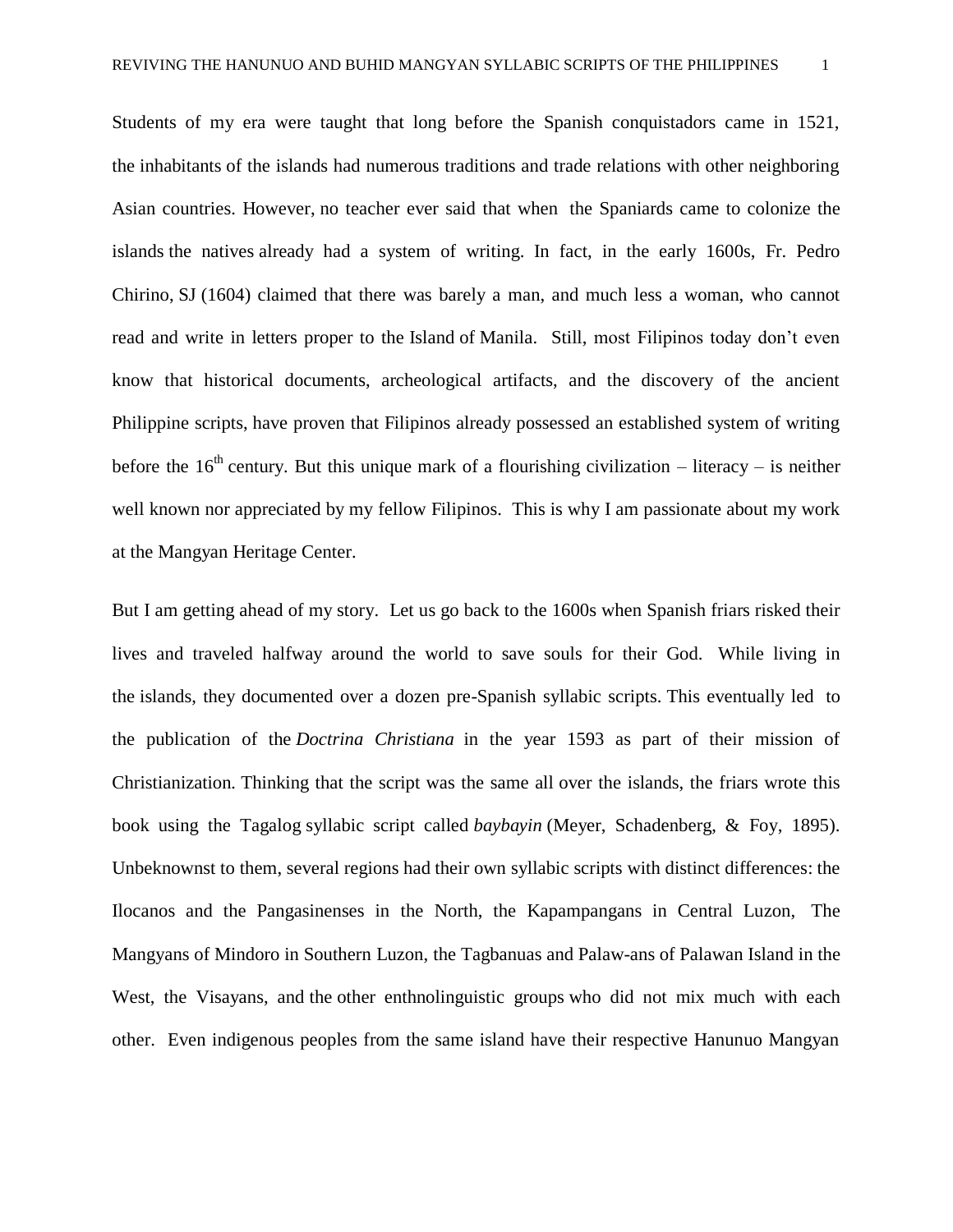and Buhid Mangyan scripts. This is why the Mangyan Heritage Center accepts this challenge of reviving these two endangered scripts.

Mangyan is the collective name for the eight distinct indigenous groups living in the Island of Mindoro, with an estimated population of close to 100,000 or nearly 10% of the total population of the island (Census, 2010). Mindoro is the seventh largest island in the Philippines with its total land area of 10,572 km², divided into two provinces, Oriental and Occidental Mindoro. It is around 140 km. southwest of Manila. The lowlanders drove the peace-loving Mangyans to the central mountainous regions of the island covering both provinces since the island was divided into East and West only in 1950. Each indigenous Mangyan group has its own distinctive language and cultural traditions, though only the Buhid and Hanunuo Mangyans who live on the Southern part of Mindoro have their own syllabic writing system.

#### **Explorations on Philippine Scripts and the Discovery of the Mangyan Scripts.**

Most Southeast Asian scripts including the Mangyan scripts originated from the Brahmi script of India. Brahmi script types emerged due to the rise of Buddhism and its expansion to neighboring countries in Asia (Postma, 1974) before the age of discovery and colonization.

The relationship between Mangyan and other Southeast Asian syllabic scripts is evident in the 1.) system of indicating vowel change, 2.) writing material used and the direction of writing, 3.) shape of the characters, and 4.) certain typographical peculiarities. One notable resemblance is the presence of diacritic marks which denote phonetic change in a character (e.g., short vowel "a", short vowel "e/i", "o/u", etc.). These marks are placed near the character or attached to it. In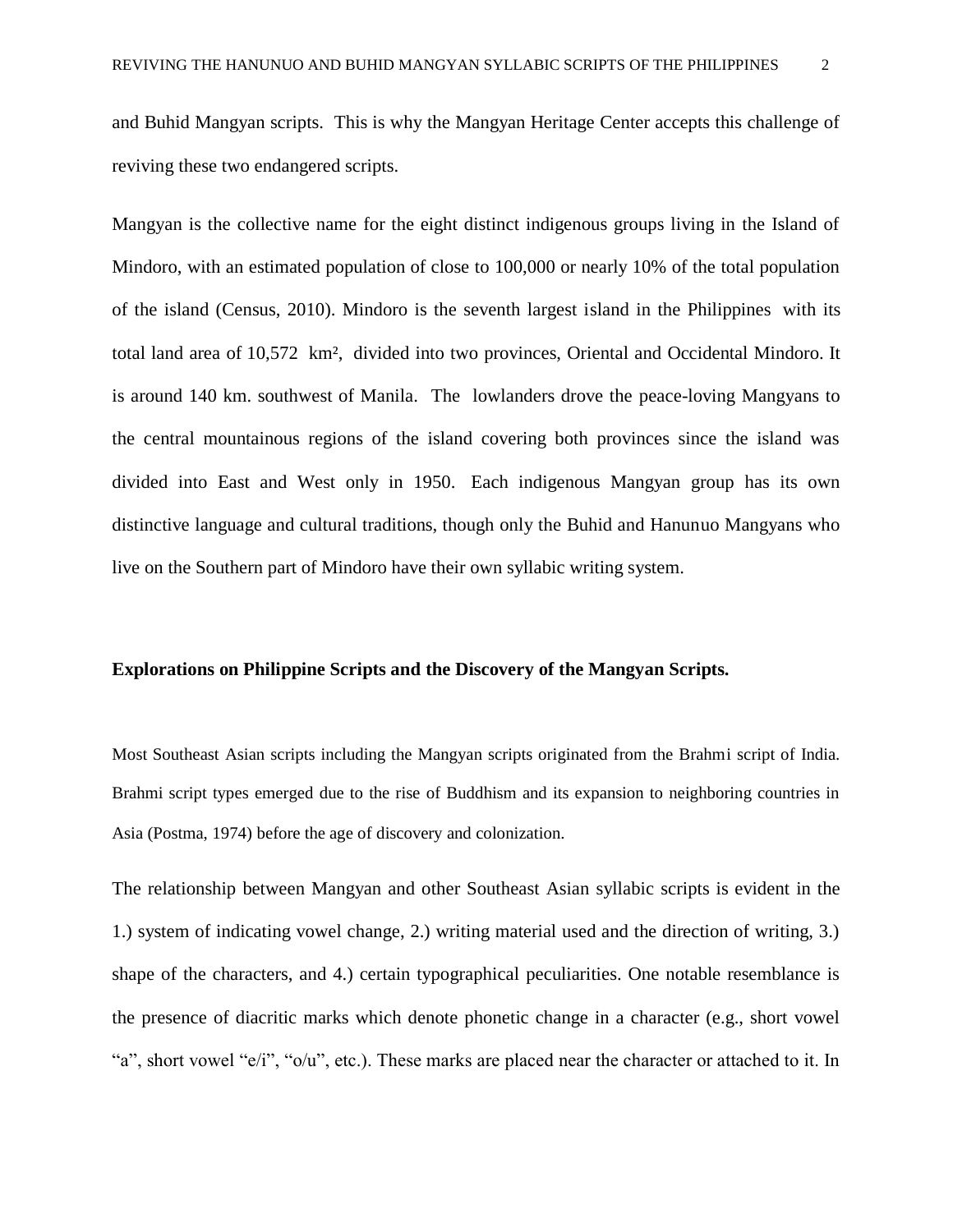the case of the Hanunuo-Mangyan script, the only diacritic marks used are those expressing short vowel "e/i" and "o/u" (Postma, 1974).

|              | e/1 | O/U | be/bi | bo/bu | ke/ki | ko/ku | de/di | do/du |
|--------------|-----|-----|-------|-------|-------|-------|-------|-------|
| <b>Buhid</b> |     |     |       |       |       | 三     |       |       |
|              | e/i | O/U | be/bi | bo/bu | ke/ki | ko/ku | de/di | do/du |
| Hanunuo      |     |     |       |       | LΩ    | ഗ     |       |       |

*Figure 1*: Samples of the Buhid and Hanunuo Mangyan syllabic scripts with diacritic marks.

#### *900 A.D. The discovery of the LCI.*

The Laguna Copperplate Inscription (LCI) is the earliest known document that originated from the Philippines. This 900 A.D. document contains a mixture of Sanskrit, Old Javanese, Old-Malay, and Old-Tagalog languages. Discovered in 1989 at Lumbang River at Laguna de Bay, it was deciphered a year later by Antoon Postma, a Dutch anthropologist and an expert on Philippine scripts. According to Postma (1992), the LCI is a legal certificate of debt acquittal incurred by a high-ranking person.

On the other hand, the oldest bamboo artifacts existing today bearing the Mangyan scripts are only more than a century old. This is because indigenous peoples used perishable materials in writing. The Mangyans used to write on *lukas* - bamboo containers for tobacco leaves, lime and other sundry items. The script is also etched on their bow and arrow, traditional musical instruments (e.g., guitar, violin, etc.); and woven on their baskets made of palm leaves. It can likewise be seen on the bamboo posts and walls of their home or on bamboo plants along the trail (Postma, 1971).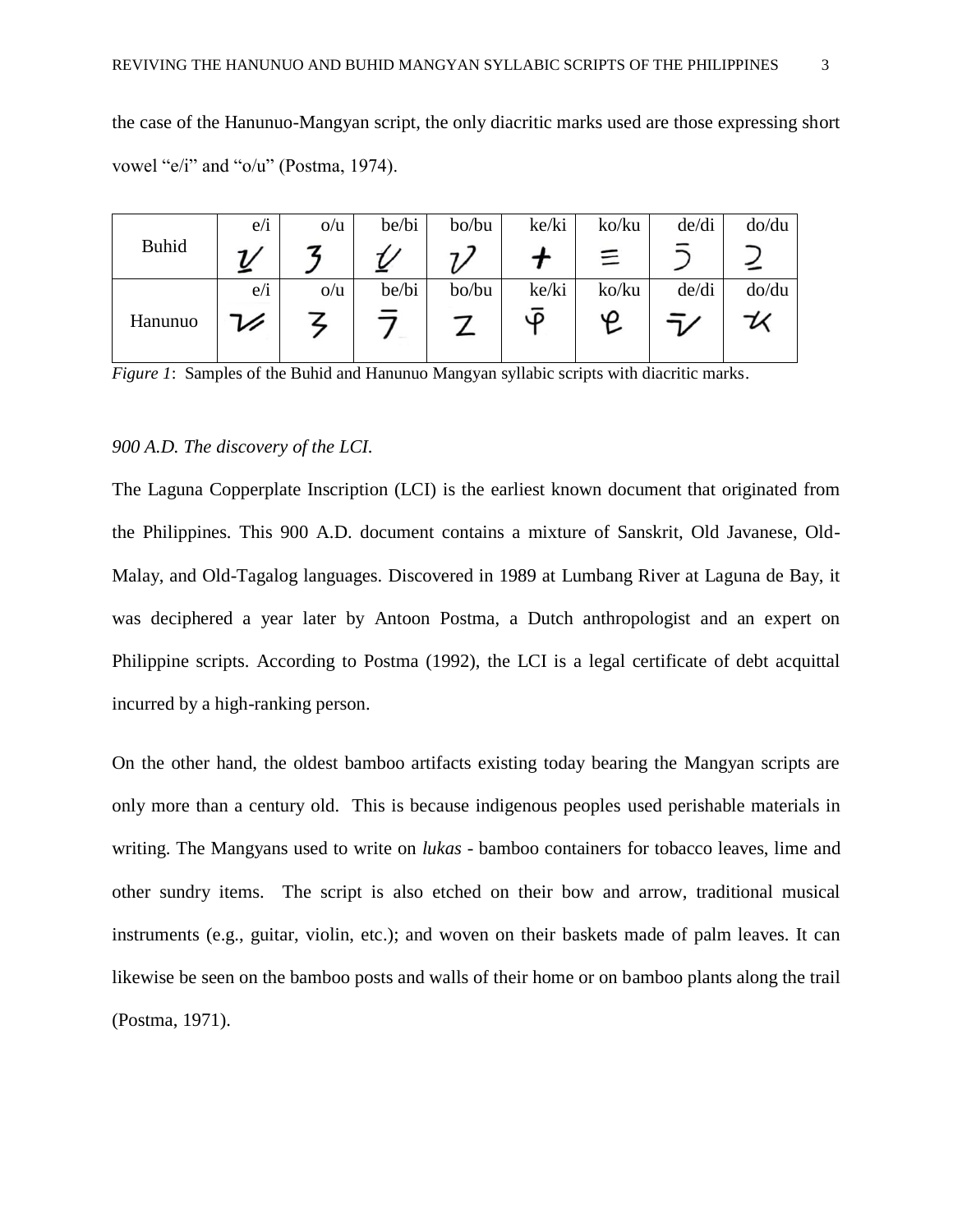# *17th Century: Diminishing use of IP scripts.*

When the Spaniards introduced the Roman alphabet in the  $17<sup>th</sup>$  century, it took less than a century for the natives to give up their syllabic scripts in favor of the more popular alphabet. However, historical documents attest that as late as 1792, the old syllabic writing was still in use by the Mangyans of Southeastern Mindoro. Official documents stored in Manila bore their signatures in the syllabic script (Meyer, Schadenberg and Foy, 2000).

Out of all the regions and the 110 indigenous peoples (IPs) groups in the Philippines, only the Hanunuo and Buhid Mangyan of Mindoro, together with the Tagbanua and Palaw-an of Palawan Island, kept alive their pre-Spanish syllabic scripts. The preservation of their scripts was largely due to their isolation from the Christianized Filipinos. To recognize the priceless contribution of these indigenous groups in preserving an important intangible cultural treasure of the Filipino people, and to prevent its eventual extinction, these were declared as National Cultural Treasures in 1997. Two years later, on October 6, 1999, they were inscribed in the Memory of the World Registers of UNESCO (United Nations Scientific and Cultural Organization) (Postma, 2002).

#### *Late 1900s. Unearthed inscriptions.*

.

In 1894, a series of explorations on the island of Mindoro was conducted by Dr. A. Schadenberg. with assistance of local officials in Mindoro. He collected numerous bamboo tubes engraved with Mangyan inscriptions and deposited them in the Dresden Museum in Germany. These bamboo inscriptions were thoroughly studied by W. Foy and his findings were published in 1895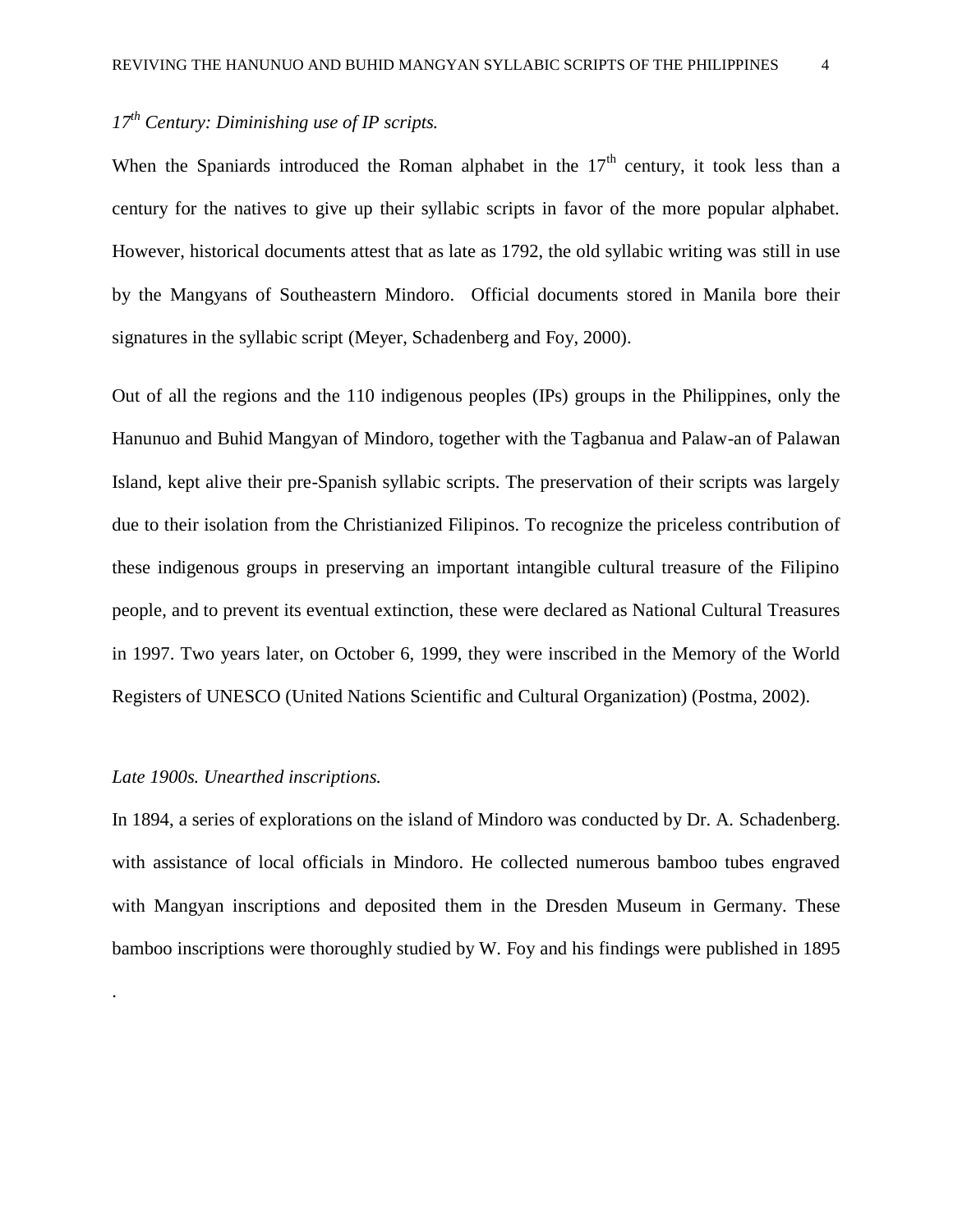Since the Mangyans engraved their traditional poems, called *ambahan,* on bamboo plants, tubes and lime containers, researchers and scholars were able to study the system of writing practiced by these indigenous peoples.

#### *Dr. Jose Rizal and his interest in the Mangyan Scripts.*

It is worth mentioning that no less than the Philippine national hero, Dr. Jose Rizal received an original copy of the 1895 Meyer, et.al. publication while on exile in Dapitan in 1896. It was given as a gift, most probably from Meyer with whom he had been corresponding at that time. Rizal expressed interest to conduct further studies and to learn the script based on his letter to his Austrian friend and Filipinologist Ferdinand Blumentritt, who had written documents about Mindoro. Unfortunately, this did not materialize because Rizal was executed before the end of 1896. In the year 2000, after more than a century, this in-depth study on the Mangyan writings was translated into English by Postma (Meyer, Schadenberg and Foy, 2000).

#### *1900s Continuous explorations on Mangyan scripts.*

Another important documentation on the Mangyan scripts was conducted by Major Fletcher Gardner, an American stationed in the Philippines from 1904 to 1905. Gardner collected hundreds of bamboo tubes and slats engraved with Mangyan and Tagbanua inscriptions. Dozens of these, mostly containing the Mangyan *ambahan*, were transcribed by two Hanunuo Mangyans and translated into Tagalog and English with the help of Don Ildefonso and Don Eusebio Maliwanag – both residents of Mansalay, Oriental Mindoro.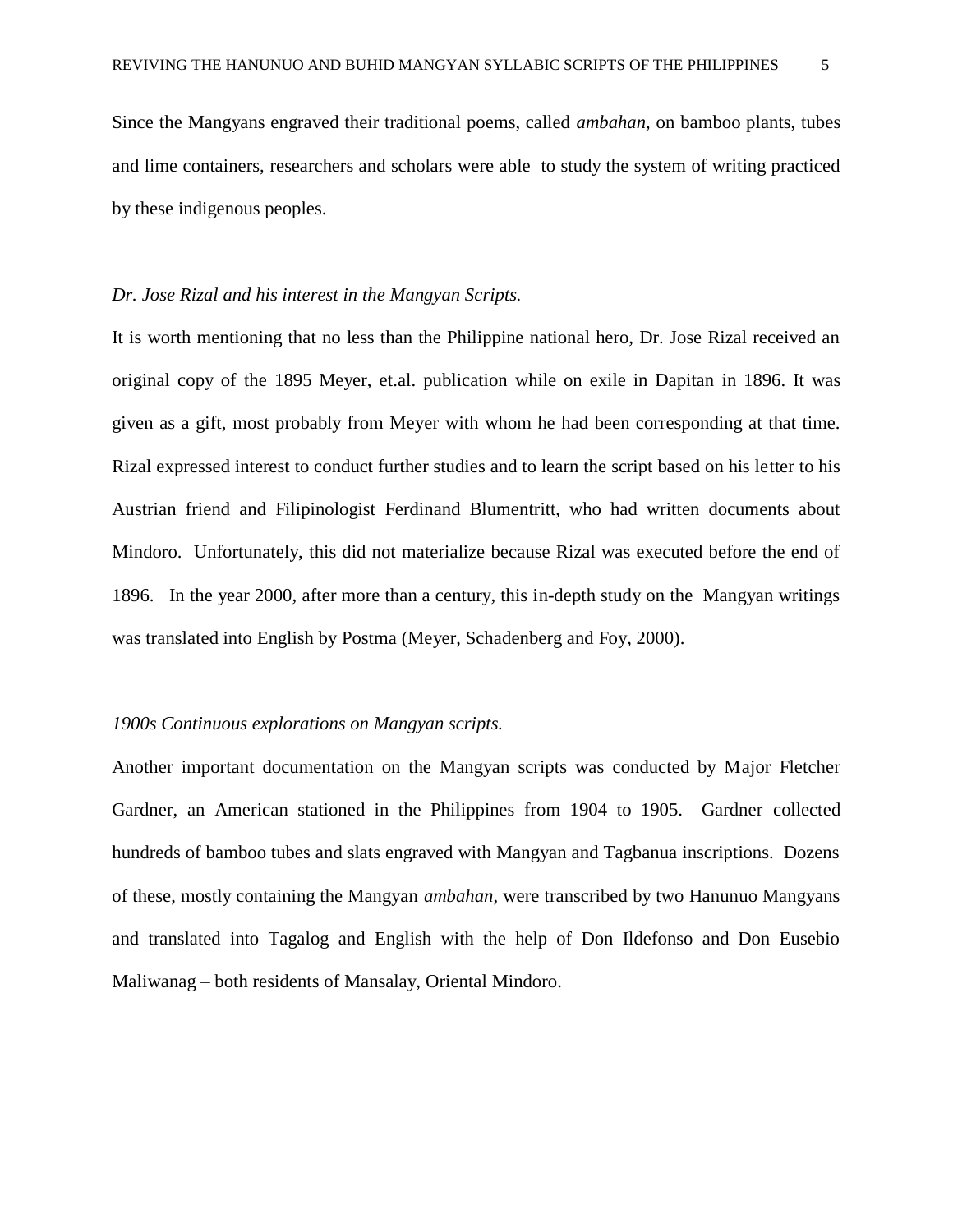The Gardner collections are now preserved at the Library of Congress in Washington D.C., Witte Museum in Texas, University of Michigan, and other places. More Mangyan and Tagbanua bamboo inscriptions were also collected by Gardner in 1905 through the request of E.E. Ayer from Chicago who was then in the Philippines. The Ayer Collection of bamboo inscriptions are now housed at the Newberry Library in Chicago (Gardner and Maliwanag, 1939).

レモルルルイライ 二片叶叶片21 ライバイニシタ 12 R K V 11 V W  $14, 14, 14, 14,$  $R$   $M$  7  $R$  7  $Z$   $N$ Z X II TO IX Z IV  $K$  M/M M 74 W K W 7 M  $3.4476$  19  $M = M M M$ <br> $N = M M K$ <br> $N = N M L$  $\sim$ ZUNKAMYKMM77.21  $12722$ NMW MK VENNVNV xxxx 2 7 18 18 24 20 19 4 4  $7 + 127$ MVWWXXXXVWWW  $27781$  $47$ カルハリケルサニアニスクかん  $\mathcal{F} \mathcal{F} \rightarrow \mathcal{F}$ The the verify

*Figure 2*: Photo of one of Gardner's Bamboo Collection stored at the Library of Congress, Washington D.C., taken on September, 2005 by. E. Catapang.

In 1965 Antoon Postma, a Dutch missionary priest from the Society of the Divine Word who arrived in the Philippines in 1958, decided to live in Panaytayan, an upland Hanunuo Mangyan village in Oriental Mindoro. Being an anthropologist and linguist, he conducted an in-depth documentation on the Mangyan scripts and the *ambahan.* He became a fluent speaker of the Hanunuo Mangyan language and extensively studied the archaic language of the *ambahan.* He was able to transcribe and translate into English the *ambahans* inscribed on bamboos.

# *21st Century. The youth and the Mangyan Scripts.*

Today, the Hanunuo and Buhid Mangyan syllabic scripts, including the *ambahan,* are in danger of vanishing. The younger generation is no longer interested in their indigenous way of writing, nor learning the *ambahan* language. Only the elders know how to write in their original scripts, and few are composing new ambahans.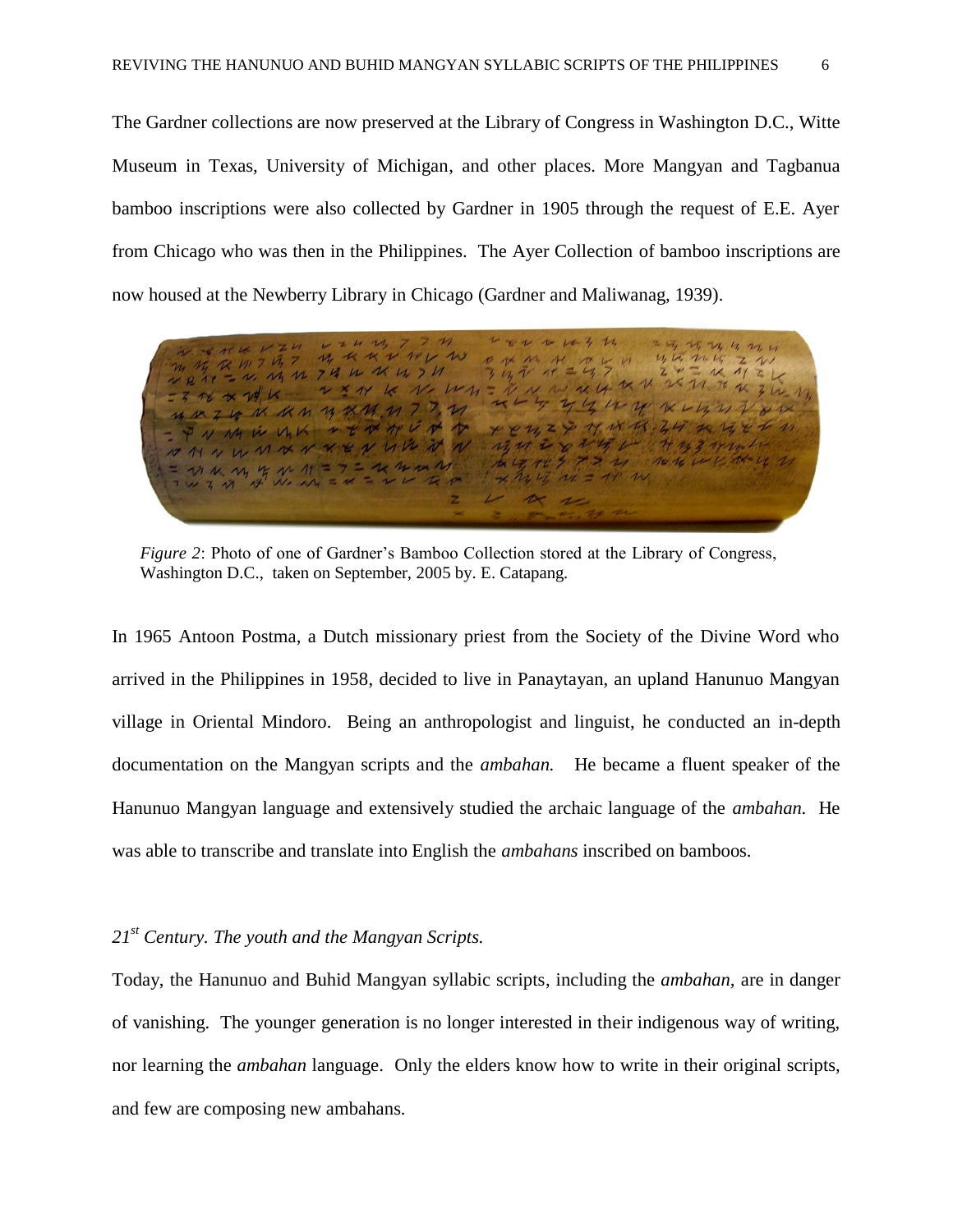#### **Current Mechanisms Utilized to Promote Mangyan Scripts Writing.**

#### *The introduction of the Primer to Mangyan Script.*

With the aim of keeping alive the Mangyan syllabic scripts among the younger generation, Postma wrote a Primer to Mangyan Script in 1986. This served as resource material in teaching the Mangyan script - also known as Surat Mangyan - to public elementary pupils in Mangyan villages. The reproduction of the Primer was made possible through the support of Japan International Cooperation Agency (JICA).

### *Adopting pamudpod and some alterations.*

Postma introduced the use of a "cutting off" symbol called *pamudpod* to solve the inherent problem of the final consonant in a syllable. The hooked-shaped sign is similar in form and function to the one used in Balinese and Javanese scripts as evidenced in the Laguna Copperplate Inscription of 900 A.D.

In the traditional way of writing - without using a pamudpod, the word "baha" (flood) in Mangyan script could be read as "bahag" (loincloth) or "bahay" (house). In the figure below, the word "Mangyan," in the traditional open-syllable way of writing consists of two characters, "ma" and "ya." The word "maya" could also be read as *"mayad"* (Mangyan word for good) instead of "*Mangyan*". If this is written with pamudpod, four characters are utilized – "ma", "nga", "ya" and "na". Thus, according to Postma (1986), the use of pamudpod to cut off the extra vowel "a" will guarantee the faultless spelling of the Mangyan language, or any Philippine language.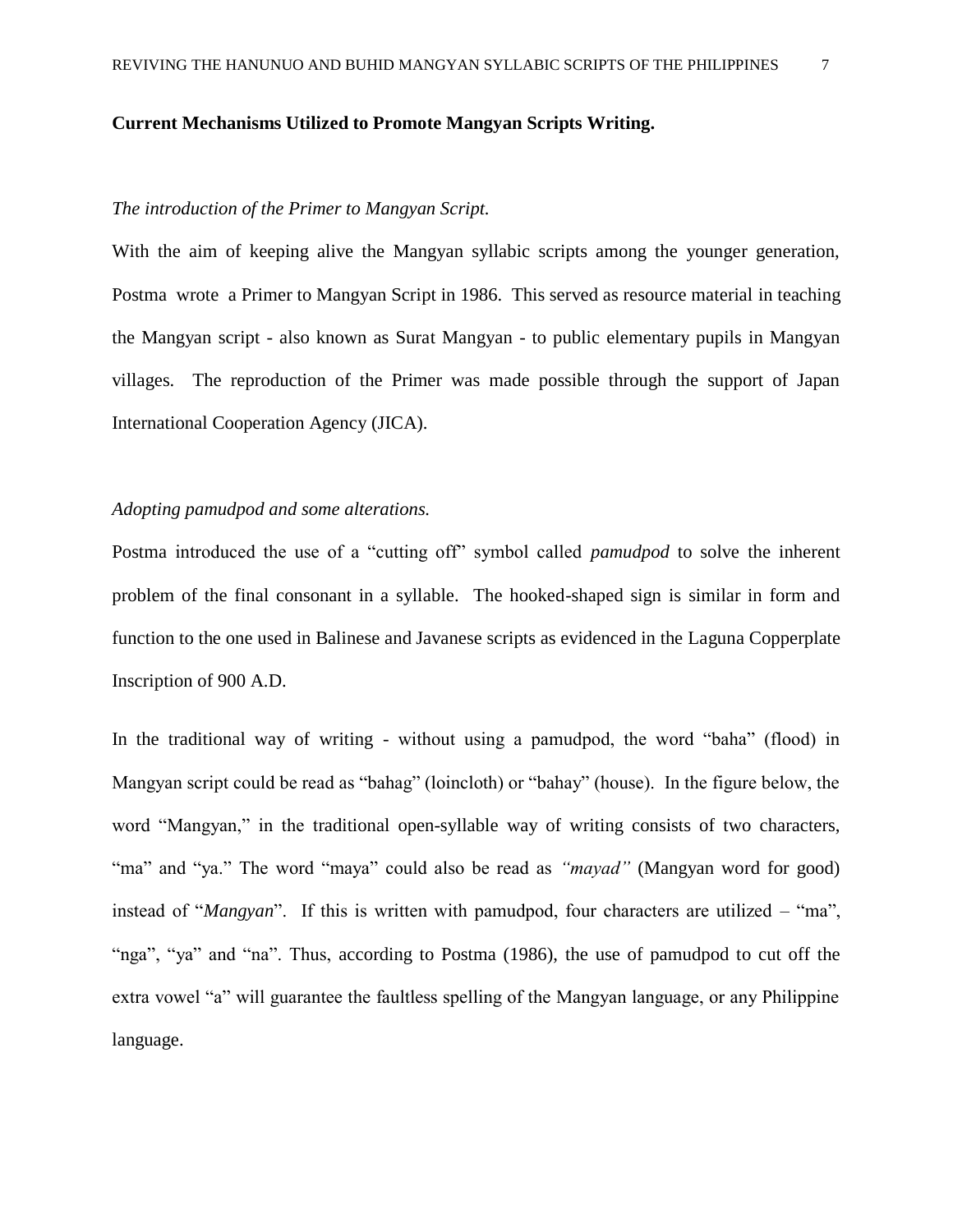

*Figure 3*: The word "Mangyan" in the open-syllable traditional way of writing and the Postma introduced way of writing using a pamudpod

In addition Postma, together with a few Mangyan script writers at that time, decided to adopt the Buhid's "ra" character because the Hanunuo character for the "ra" is similar to the "la". The main reason is to avoid confusion when the script is taught to the youth (Postma 1986).

### *Mangyan Scripts curriculum inclusion.*

In 1987 the Mangyan Mission, a church-based non-government organization in Oriental Mindoro, established the Mangyan Education Center. As a result, the teaching of Mangyan culture and the Hanunuo Mangyan syllabic script became part of the curriculum of this formal secondary school. Hanunuo Mangyan students in the surrounding villages and other municipalities avail of this formal secondary education exclusively for them. Volunteers and missionaries taught the Surat Mangyan in formal and non-formal schools founded and supported by the Mangyan Mission in several Hanunuo Mangyan villages. Moreover, the Mangyan Mission head, Fr. Ewald Dinter, SVD, a German missionary priest, strongly advocates the propagation of the script among Mangyan students. He makes sure that all students staying at the Mt. Tabor Mangyan Formation Center, a dormitory in Calapan City for college students from the different Mangyan tribes, learn the Mangyan scripts before they graduate in college.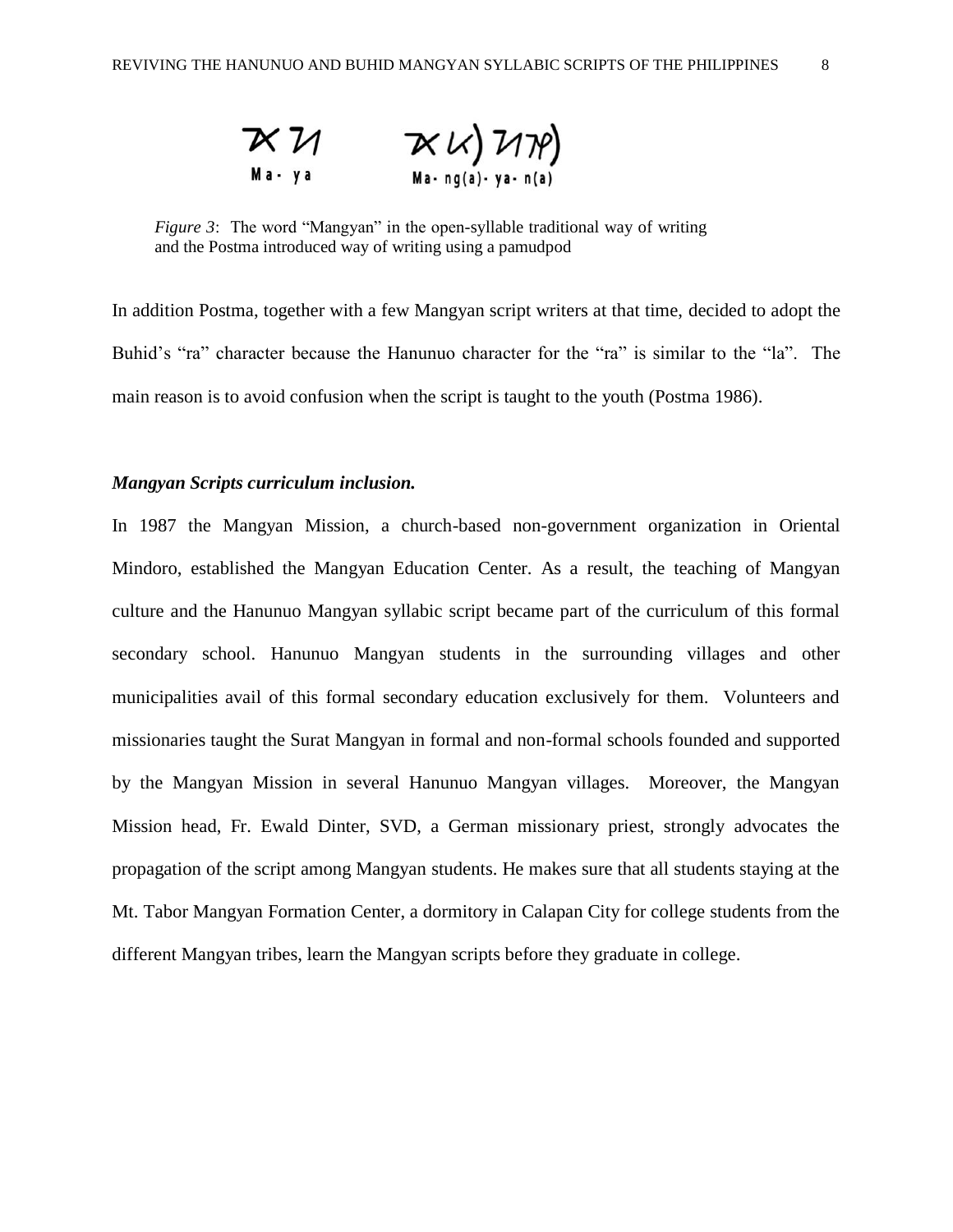## *The Case of the Buhid Script.*

On the other hand, studies on the Buhid writing system proved that the Northern Buhid and Southern Buhid use different syllabic scripts. The Southern Buhids have similar syllabic script with the Hanunuo Mangyans because they are in geographical proximity to each other, unlike the Northern Buhids whose script is distinct from the Hanunuo Mangyan script. Postma's documentation of the Buhid and Hanunuo Mangyan scripts shows that the characters are generally angular in shape. However, there are indications that a more rounded shape was in use at an earlier stage. The reason for the angular shape of the contemporary Mangyan scripts is the use of bamboo as writing material which is abundant in Mangyan communities. It is difficult to make carved characters while using a knife to inscribe on bamboos (Postma, 1974).

|          | Northern<br>Hanunuo &<br><b>Buhid</b><br>Southern Buhid<br>New-<br><b>Hey</b><br>Ole<br><b>Ove</b> |              |                            |                         | Northern<br>Hanunuo &<br><b>Buhid</b><br>Southern Buhid<br>$\sqrt{\frac{2}{3}}$<br>IN <sub>OW</sub><br>io <sub>la</sub><br>Ola |            |                  |                  |                       |                             |
|----------|----------------------------------------------------------------------------------------------------|--------------|----------------------------|-------------------------|--------------------------------------------------------------------------------------------------------------------------------|------------|------------------|------------------|-----------------------|-----------------------------|
| А        | Ζ                                                                                                  | V            | $\boldsymbol{\mathcal{U}}$ | ァ                       |                                                                                                                                | Na         |                  |                  | $\tilde{\phantom{a}}$ |                             |
|          |                                                                                                    | $\mathbf{z}$ | $\mathcal{U}$              | v                       | M                                                                                                                              | Ni         | つう               | ナテ               | デ                     | TY<br>TY                    |
| o        |                                                                                                    |              |                            |                         | <b>ANGYAZA</b>                                                                                                                 | No         | F                | F                | $\tilde{ }$           | r                           |
| Ba       |                                                                                                    |              | ろう                         | ろフ                      |                                                                                                                                | <b>NGa</b> | E                |                  | vs                    | $\kappa$                    |
| Bi       |                                                                                                    |              | Š                          | デ                       |                                                                                                                                | <b>NGi</b> | $\epsilon$       | ب<br>ح           | vē                    | $\star$                     |
| Bo       | ヌコラコシ                                                                                              | うつうこし ひぎち    | こひむ                        | Z                       |                                                                                                                                | <b>NGo</b> | ヒア               | $\geq$           | K                     | $\kappa$                    |
| Da       |                                                                                                    |              |                            | $\overline{\mathbf{r}}$ |                                                                                                                                | Pa         |                  | $\mathcal{U}$    | $\mathcal{V}$         | $\mathbf{z}$                |
| Di       | υĪ                                                                                                 |              |                            | $\bar{\mathbf{z}}$      |                                                                                                                                | Pi         | vī               | Ŭ                | Z                     | 升                           |
| Do       | υ                                                                                                  |              | I<                         | $\overline{\mathbf{x}}$ |                                                                                                                                | Po         | U                | Y                | K                     | $\mathbf{z}$                |
| Ga       |                                                                                                    |              | n                          | n                       |                                                                                                                                | Ra         |                  |                  | Ŋ                     | u                           |
| Gi       | ちぢち                                                                                                |              | ñ                          | ñ                       |                                                                                                                                | Ri         | $+$ <sup>-</sup> | $\leftarrow$     | Vĩ                    | LF,                         |
| Go       |                                                                                                    | ダネムヒヒー       | みっけ                        | n                       | <b>SCRIPTS</b>                                                                                                                 | Ro         | $\pm$            | Ł                | $\mathcal{W}$         | Kr                          |
| Ha       |                                                                                                    |              |                            | V                       |                                                                                                                                | Sa         | ミミュ              |                  | VZ                    | 24                          |
| Hi       |                                                                                                    |              |                            | v                       |                                                                                                                                | Si         |                  | みるこ              | vž                    | zī,                         |
| Ho       |                                                                                                    |              | V                          | v                       |                                                                                                                                | So         |                  |                  | 17-                   | $\boldsymbol{\kappa}$       |
| Ka       | Ξ                                                                                                  |              |                            | مز                      | 0<br>F                                                                                                                         | Ta         | U<br>Ū           | $\omega$         | и                     | w                           |
| Κi       | $\overline{t}$                                                                                     | $\dot{+}$    |                            | قۈ                      |                                                                                                                                | Tī         |                  | ıī               | vĭ                    | Ŵ                           |
| Ko       | Ξ<br>$\varphi$                                                                                     |              |                            | L<br>Uz                 |                                                                                                                                | To         | $\overline{a}$   | W<br>D<br>D<br>D | u-                    | w                           |
| La<br>Li | Ÿ                                                                                                  |              |                            |                         |                                                                                                                                | Wa         | O<br>G           |                  | ىم                    | n                           |
|          |                                                                                                    | P            | ニミラタタタ                     | nī,<br>hhj              | <b>MHZDDRO</b>                                                                                                                 | Wi<br>Wo   |                  |                  | n                     | ستة                         |
| Lo<br>Ma | $\varphi$<br>0                                                                                     | Ł<br>U       |                            | Þ<                      |                                                                                                                                | Ya         | $\varphi$        | $\varrho$        | r2                    | rĽ                          |
| Mi       | Ō                                                                                                  | Ō            | षे<br>फ्रं                 | Ā                       |                                                                                                                                | Yi         | LI<br>Ū          | ış<br>Ü          | $\boldsymbol{\nu}$    | $\overline{\boldsymbol{r}}$ |
| Mo       | $\overline{\mathcal{Q}}$                                                                           | U            |                            | ÞS                      |                                                                                                                                | Yo         | $\mathcal{Q}$    | U                | vi<br>vΡ              | ħ<br>n                      |
|          |                                                                                                    |              | Œ                          |                         |                                                                                                                                |            |                  |                  |                       |                             |

*Figure 4*: Northern Buhid and Hanunuo Mangyan Scripts, (Postma,1968). From *Annotated Mangyan Bibliography 1570-1988* ((p.218), by A. Postma, 1988, . Mansalay, Oriental Mindoro, Phils.: M.A.R.C.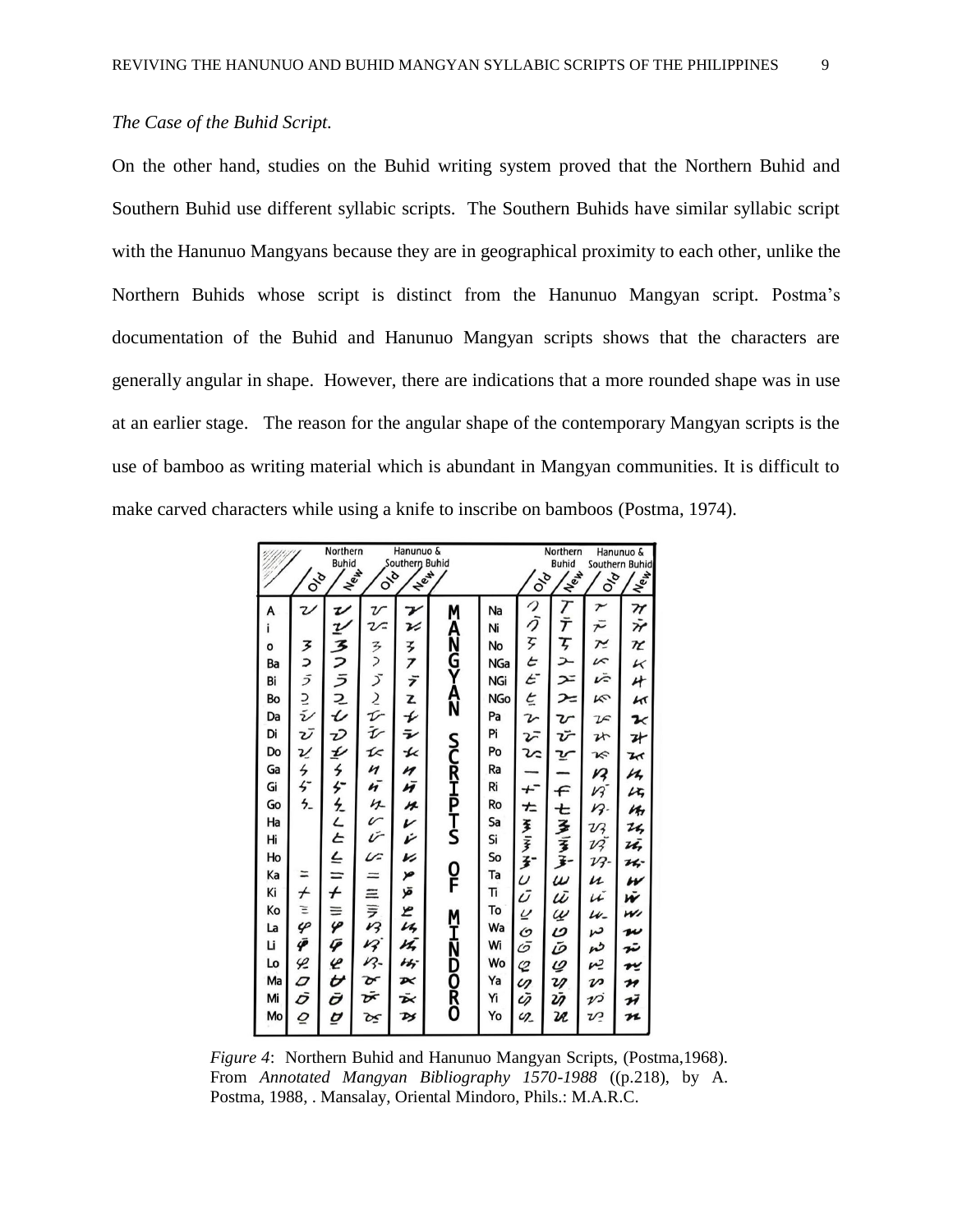Three years after the National Museum declared the Mangyan scripts as National Cultural Treasures, it implemented a project on the documentation, preservation and propagation of the Buhid syllabic script. The project was conceptualized to consist of three phases for one year, namely: 1) documentation of the Buhid syllabic script and mapping of the script writers, 2) teaching of the script, and 3) holding of a syllabic script writing contest. The first two phases were undertaken but fell short of the target goals and the third phase was not implemented because of financial constraints and other reasons. Thus, the propagation of the Buhid script was not sustained (National Museum of the Philippines, 2000).

#### *MHC is born.*

In 2000, Filipino American Jesuit volunteer Quint Delgado Fansler joined hands with Postma and Dinter to establish the Mangyan Heritage Center, Inc. (MHC). This non-profit private organization primarily aims to safeguard, promote and keep alive the rich and distinct cultural heritage of the indigenous peoples of Mindoro. The MHC maintains a comprehensive collection of documents on the Mangyans built upon the collection of Postma from the Mangyan Research Center (MRC) in the mountain village of Panaytayan. To make it more accessible to researchers, the MHC library is located in Calapan City, the provincial capital. For the past 13 years, the MHC has worked to raise awareness on the Mangyan and to revive the Mangyan syllabic scripts and the *ambahan*. It has also fully digitized its collection of Mangyan documents, including more than 20,000 recorded Mangyan poems and over 5,000 photographs depicting Mangyan life and culture.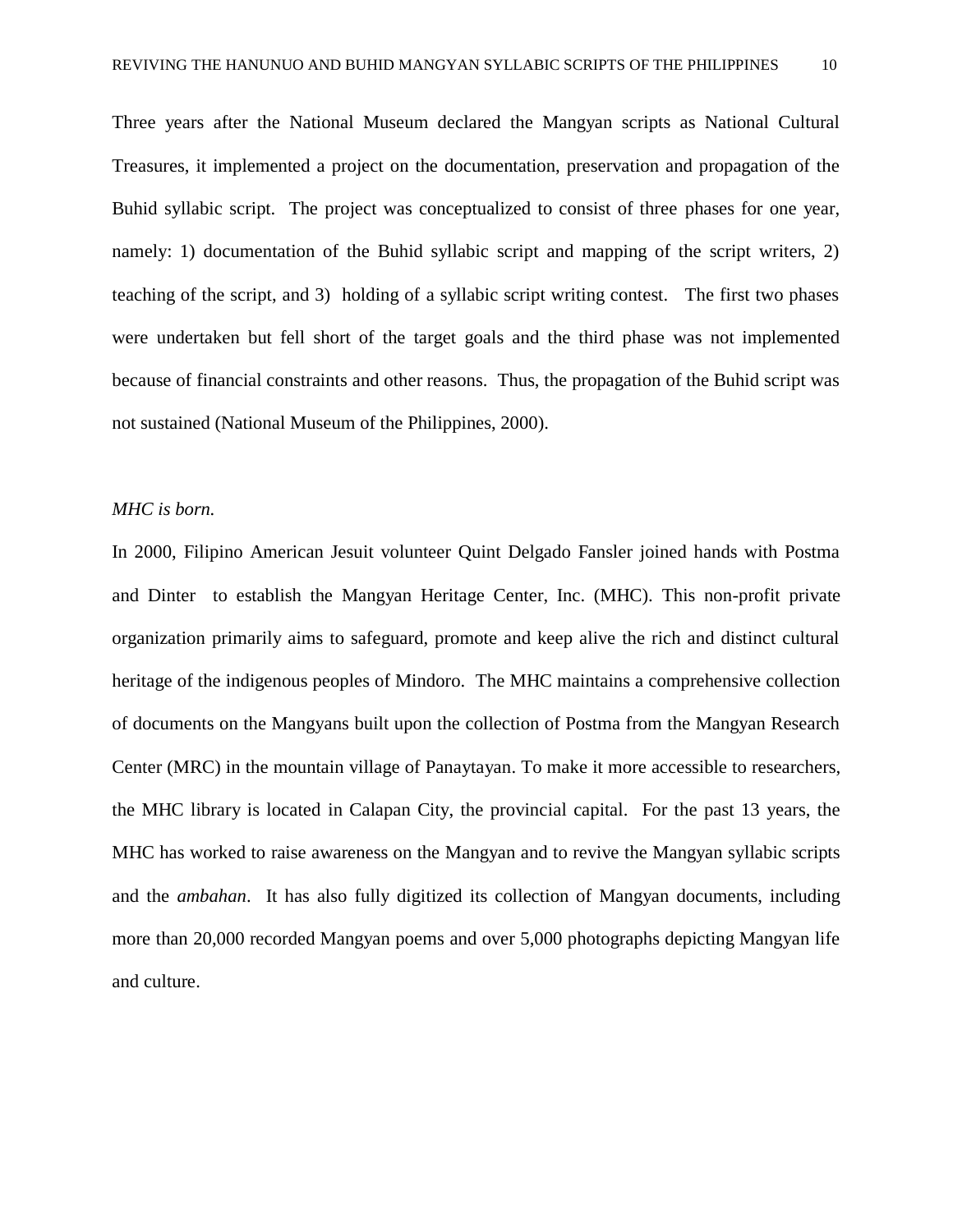# *Updated Mangyan Script Primer.*

Two years after MHC's establishment, the Primer to the Hanunuo Mangyan Script was updated and 2,000 copies were printed and distributed in Mangyan schools. In 2013, the Primer to the Hanunuo Mangyan Script was totally revised and distributed in the same schools including newly opened Hanunuo Mangyan schools.

#### *Community consultations and validation.*

Prior to the revision of the Primer, samples were gathered and community consultations and validations were conducted with the Hanunuo Mangyan Tribal Organization - *Pinagkausahan Hanunuo sa Daga Ginurang* (PHADAG). Eventually, the elders who are also the script writers, agreed that the original Hanunuo Mangyan "ra" character should be taught instead of the borrowed "ra" from the Buhid script. Still distinct from "la" and including the diacritic marks (*kudlit)* for the "re/ri" and "ro/tu," this would avoid confusion of the pupils who will be learning the script. The use of the pamudpod to complete the final consonant in a syllable was unanimously approved for easier understanding by the Mangyan youth. The leaders also endorsed the use of the Primer in all Hanunuo Mangyan schools and encouraged the youth to learn the Surat Mangyan (Postma, 2013).

| $ f$ t         |                                                                                 |
|----------------|---------------------------------------------------------------------------------|
| Ra Re/Ri Ro/Ru |                                                                                 |
|                | Formerly adopted Buhid character in the Hanunuo Mangyan script                  |
| $M$ $1/M$ $M$  |                                                                                 |
| Ra Re/Ri Ro/Ru |                                                                                 |
| instruction.   | The original Hanunuo Mangyan character validated and approved by the elders for |

*Figure 5*: The Buhid and Hanunuo Mangyan "ra, re/ri, ro/ru".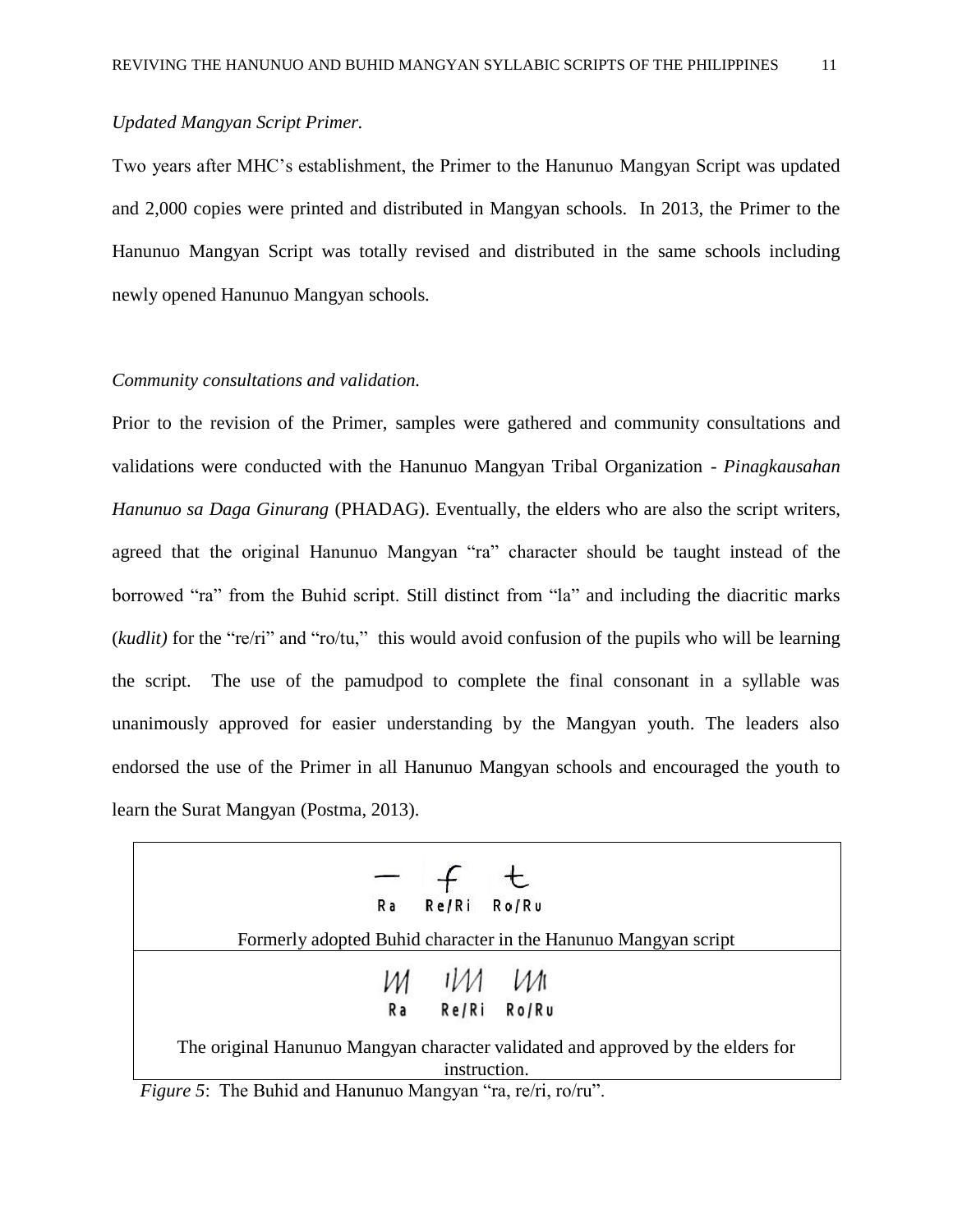These participatory consultations with the PHADAG on updating the Surat Mangyan resulted in a strengthened partnership between the organization and the MHC. This also showed MHC'S cultural sensitivity and respect of their indigenous knowledge and culture, eventually leading to a more sustainable relationship with open communication and shared decision-making.

#### *External support for Surat Mangyan propagation.*

It is interesting to note the Mangyan elders' sincere desire to revive their script and their request that it be taught in more public elementary schools in the upland Hanunuo Mangyan communities. Following this request, the MHC tapped Mangyan volunteers to teach the Surat Mangyan on a regular basis in selected Hanunuo Mangyan schools starting in 2012. Mangyan cultural practices and the *ambahan* are integrated in the teaching of the Surat Mangyan. The teachers underwent workshops on indigenous teaching strategies and module-making.

This school-year 2013-2014 the script is being taught in 10 selected Hanunuo Mangyan schools with a total population of more than 2,000 pupils. This was made possible through the support of the National Commission for Culture and the Arts (NCCA), the Embassy of the United States of America in Manila and a local non-government organization, The Ala-Ala Foundation. In partnership with the Mangyan Mission and the Hanunuo Mangyan Peoples Organization-PHADAG, the Department of Education (DepEd) endorsed the teaching of the script from Grades One to Six for one hour per week. This is in line with the K to 12 Mother Tongue-Based Multilingual Education Program of the DepEd (Mangyan Heritage Center, 2013). It is also worth mentioning that the DepEd now gives importance to indigenous education through its newly created office - Indigenous Peoples Education Office (IPSEO). Thus, Indigenous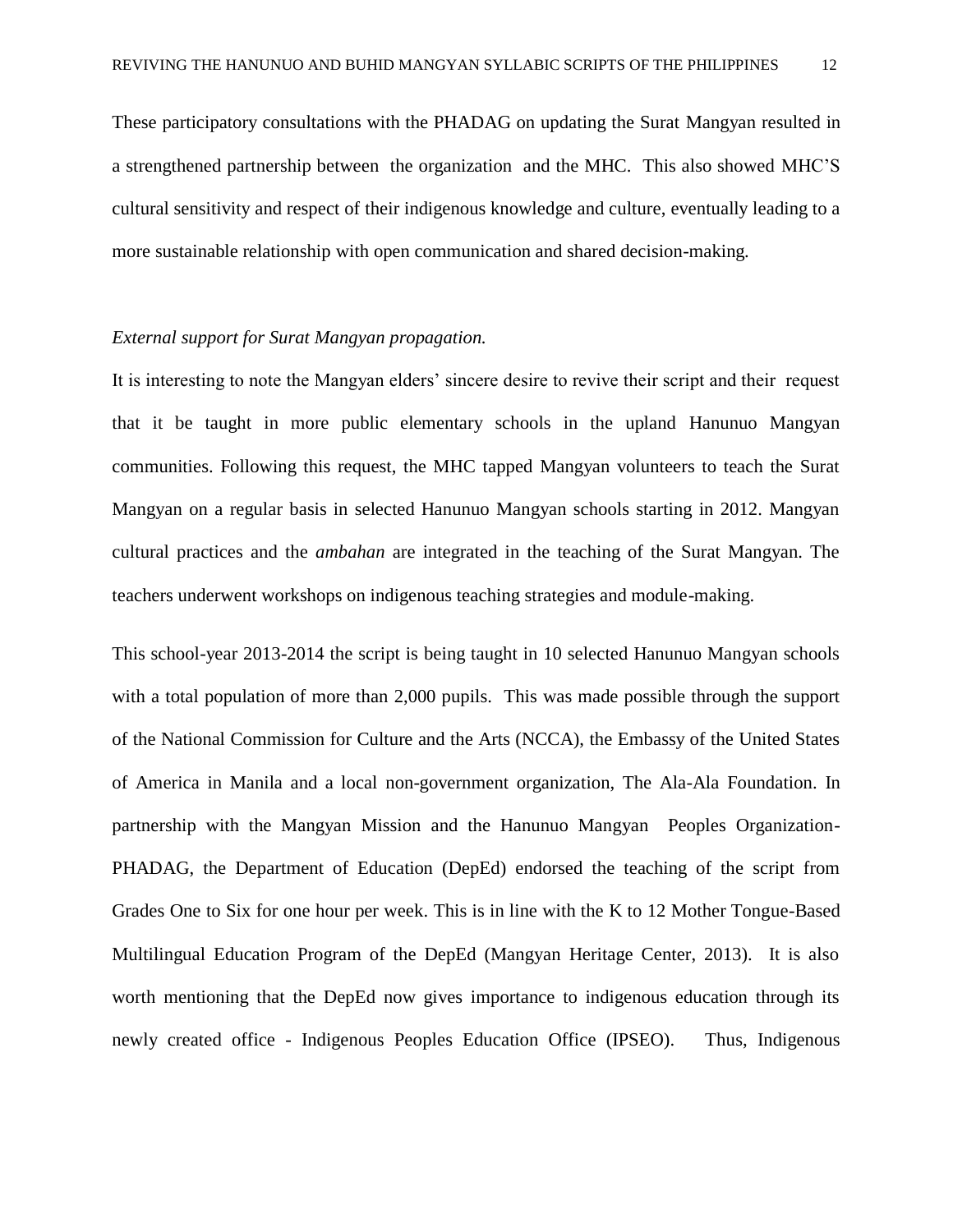Knowledge, Systems and Practices (IKSP) are integrated into the curriculum of IP schools in the Philippines.

Apart from the external resources for Mangyan Script education, the MHC also recognizes the volunteerism and the skills of the culture bearers who now teach the syllabic script to the young Mangyans. Because their efforts are continuous and dedicated, today's Mangyan youth are now more interested and are gaining proficiency in script writing.

#### *The Mangyan of Mindoro: Myth and Meaning travelling exhibit.*

The MHC promotes the Surat Mangyan all over the country. A photo exhibit mounted by the MHC entitled "The Mangyan of Mindoro: Myth and Meaning" has travelled to over 60 educational institutions and museums nationwide since 2006. The exhibit tries to dispel common myths on the Mangyan, one of which is the belief that Mangyans are illiterate and uncivilized. This has been proven otherwise because they have their own writing system and a rich oral literature. A popular feature of the exhibit is writing one's name by using a laminated syllabic card with instructions on how to write in Hanunuo Mangyan script. MHC staff and trustees also lecture on the Surat Mangyan and *ambahan*. Mangyan crafts, books and T-shirts with Mangyan script design are also sold at the exhibits. Proceeds of which are for scholarships and MHC's culture related projects.

#### *Gaining international recognition.*

The Surat Mangyan and the *ambahan* were promoted in other countries as well. Two *ambahans* written in Surat Mangyan were featured in the Philippine pavilion at the World Expo in Aichi, Japan in 2005 with the theme Nature's Wisdom. The Surat Mangyan was side by side the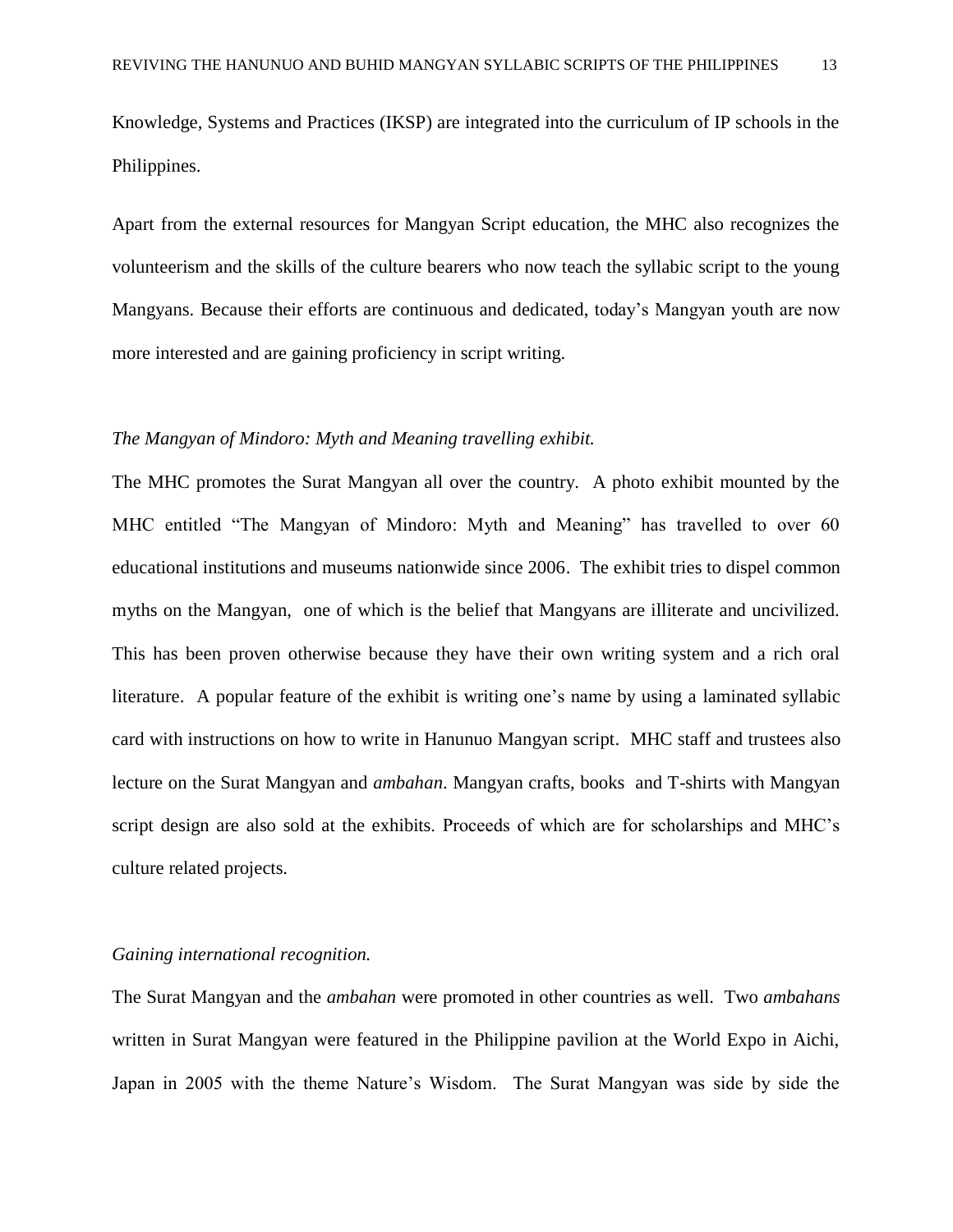poem's translation in Japanese calligraphy at the façade of the Philippine pavilion (MHC, 2005). Likewise, in the 2008 World Expo in Zaragosa, Spain with the theme Water and Sustainable Development, three *ambahans* were also featured in the Philippine pavilion, in Spanish, English and Surat Mangyan. In both expos, the Philippine pavilion was awarded a gold prize for design (Mangyan Heritage Center, 2008).

# *Publication of ambahans in academic books.*

Recently, two *ambahans* written in the Mangyan script with translations in Filipino and English were published in the Quest English Workbook for Grade 7 (Wright, et.al, 2013). Students all over the country who will be using this workbook will be able to learn indigenous poetry and the Mangyan syllabic script which have mutually existed for centuries. The inclusion of the two *ambahans* was made possible through the MHC's coordination with the publisher and the Hanunuo Mangyan Peoples Organization – PHADAG. The leaders gave their free, prior and informed consent (FPIC) for the publication. A benefit-sharing agreement was made between PHADAG and the publisher since the *ambahan* and the Mangyan scripts are intellectual properties of the Hanunuo Mangyans. The FPIC is required under the Indigenous Peoples Rights Act of 1997, also known as Republic Act 8371, to recognize, protect and promote the rights of some 110 IP groups in the Philippines with a total population of 11 million (National Commission for Indigenous Peoples, 2014) or roughly 12% of the 92 million population of the country (Census 2010).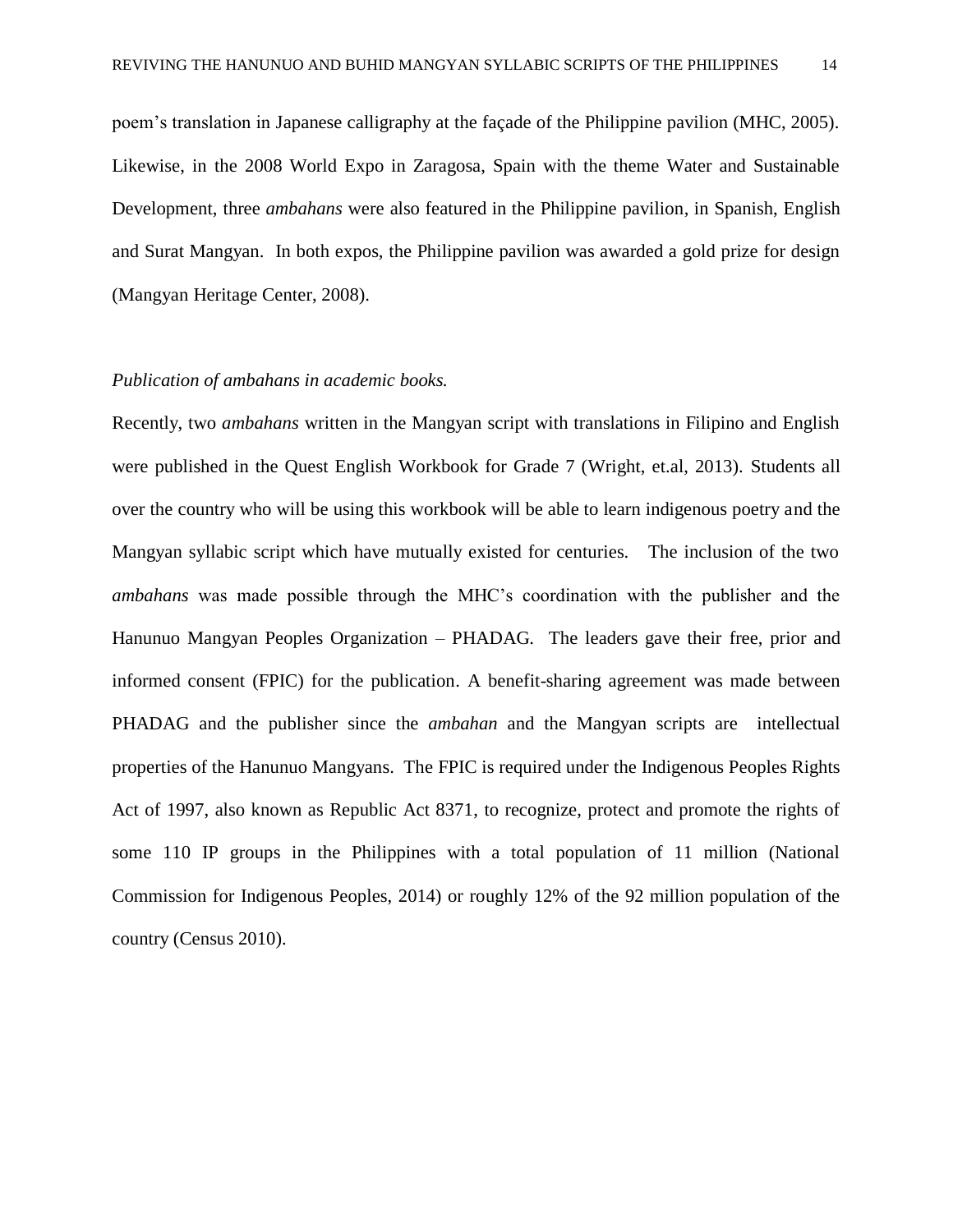# *Other MHC undertakings.*

On the entrance wall of the Museo Pambata in Manila is a huge map of the Philippines made of tiles painted by various individuals who made donations to this children's museum. Approximately where Mindoro is located are nine tiles which feature Mangyan *ambahans* written in the Surat Mangyan with decorations. Museum docents point out these tiles to visitors since they are the biggest grouping and the most attractive. .

To further promote the Mangyan scripts, efforts were undertaken by the MHC for the inclusion of the Surat Mangyan in signage in Mindoro but still subject to consultations and approval from the Mangyan leaders and elders. Some establishments have already included the Surat Mangyan in their signage.

The MHC website, www.mangyan.org has a separate page with selcted *ambahans* in Surat Mangyan with Filipino and English translations.

At present, the MHC is conducting a mapping of the script writers among the Northern Buhid. The leaders and the elders want the Buhid script to be validated and approved by them and a primer to the Buhid script developed. They also hope that their syllabic script will be taught in Buhid schools one day.

Much more has to be done to keep both the scripts and the *ambahan* alive. Traditionally, parents and elders do not teach their children directly. They wait until the child asks to be taught. Today, the Mangyan elders are now more open to the propagation of their rich cultural heritage particularly their literary heritage. Thus, there is much hope that this *ambahan* - one of the two, written in the living indigenous script of the Hanunuo Mangyans at the façade of the Philippine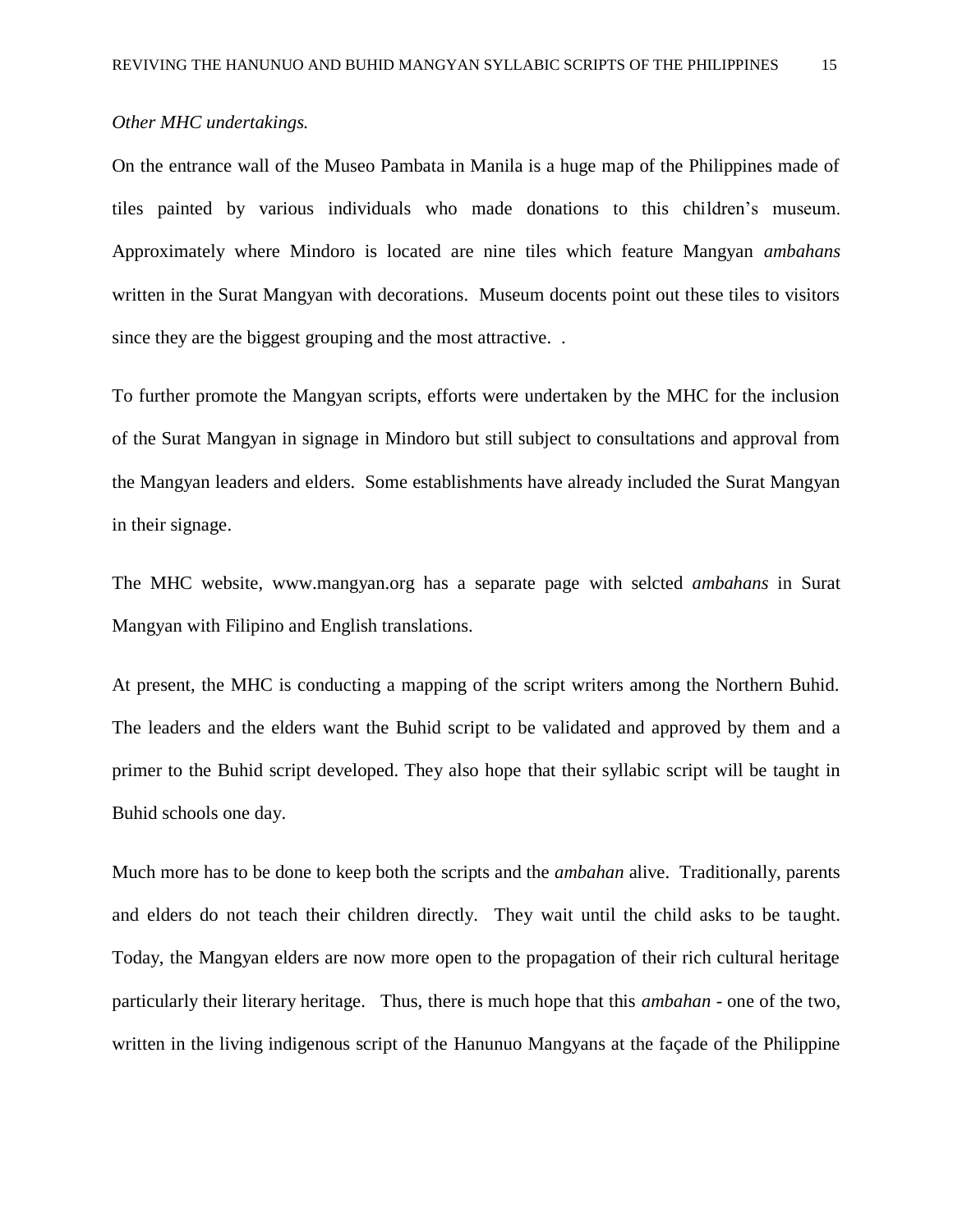pavilion at the World Expo in Aichi Japan in 2005 – as well as the more than 20,000 documented ambahans - will be kept alive for the future generation.

 $9$   $\cal K$   $\cal K$   $\cal W$   $\cal K$   $\cal K$  /  $\bar f$   $\cal W$   $\cal 5$   $\cal H$   $\cal K$   $\cal V$   $\cal 7$   $\cal 7$   $\cal I$   $\cal V$   $\cal V$   $\cal W$   $\cal W$   $\cal W$   $\cal W$   $\cal W$   $\cal W$   $\cal W$   $\cal W$   $\cal W$   $\cal W$   $\cal W$   $\cal W$   $\cal W$   $\cal W$   $\cal W$   $\cal W$   $\cal W$   $\cal W$   $\cal W$   $\$ 

| Katpungan pagsudungan | At this hour of the dark night |
|-----------------------|--------------------------------|
| Kita una magkaban     | we are still together now      |
| Babaw apnig bariwan   | on the woven sleeping-mat.     |
| Saruray no humagan    | But when the sun rises soon,   |
| Kiblagan yi kuramwan  | and the stars become detached, |
| Sulbadan yi suudan    | our bond might break up too.   |
| Magkabta araw uman    | When we'll ever meet again,    |
| Pamidkan dimlisig wan | it is not with mortal eyes,    |
| Patlay saghaya yi man | but the eye-sight of the soul. |

*Figure 6:* Ambahan 237. From *Mangyan Treasures*, (p. 126), by A. Postma, 2005  $(3<sup>rd</sup>$  ed.), Oriental Mindoro, Phils: Mangyan Heritage Center.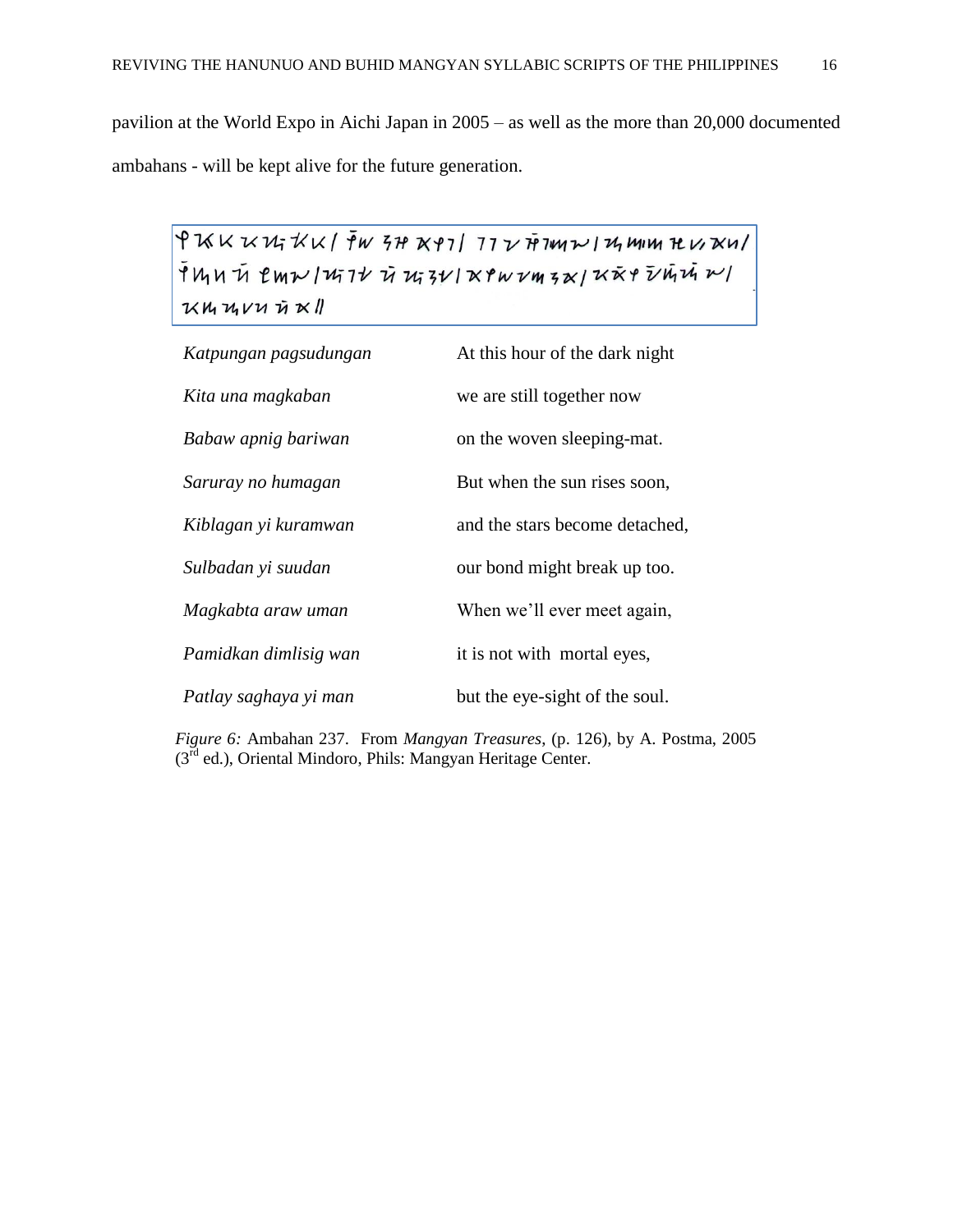#### **References**

### **Books**

- Meyer, A.B., Schadenberg, A., Foy, W. (1895). *Die Mangianenschrift von Mindoro*. Volume 5, Issue 15 of Abhandlungen und Berichte aus dem Staatlichen Museum für Tierkunde in Dresden. R. Friedländer & Sohn, 1895.
- Meyer, A.B., Schadenberg, A. and Foy, W. (2000). *The Mangyan scripts of Mindoro.* (A. Postma, Trans.). Berlin, Germany: Museum zu Dresden.

#### **Articles and Book Chapters**

- Gardner, F. and Maliwanag, I (1939). Indic Writing of the Mindoro-Palawan Axis, Bulletin No.1, Vol.1. mimeograph of 84 pages, Witte Memorial Museum, San Antonio Texas.
- Postma, A. (1971). Contemporary Mangyan Scripts (Rev. ed). *Philippine Journal of Linguistics* 2(1):1-12, June, Manila.
- Postma A (1974). Contemporary Mangyan scripts and their relationship to S.E. Asia. *Language Policy and Language Development of Asian Countries*: 188-207, Manila.
- Postma, A. (1986). Primer to Mangyan Script (1<sup>st</sup> ed.). Oriental Mindoro, Philippines: Mangyan Research Center.
- Postma, A. (1992). The Laguna Copperplate Inscriptions. *Philippine Studies*, *40,* 183-203. Ateneo de Manila University Press, Manila.
- Postma, A. (2002). Primer to Mangyan Script (1<sup>st</sup> Rev. ed.). Oriental Mindoro, Philippines: Mangyan Heritage Center.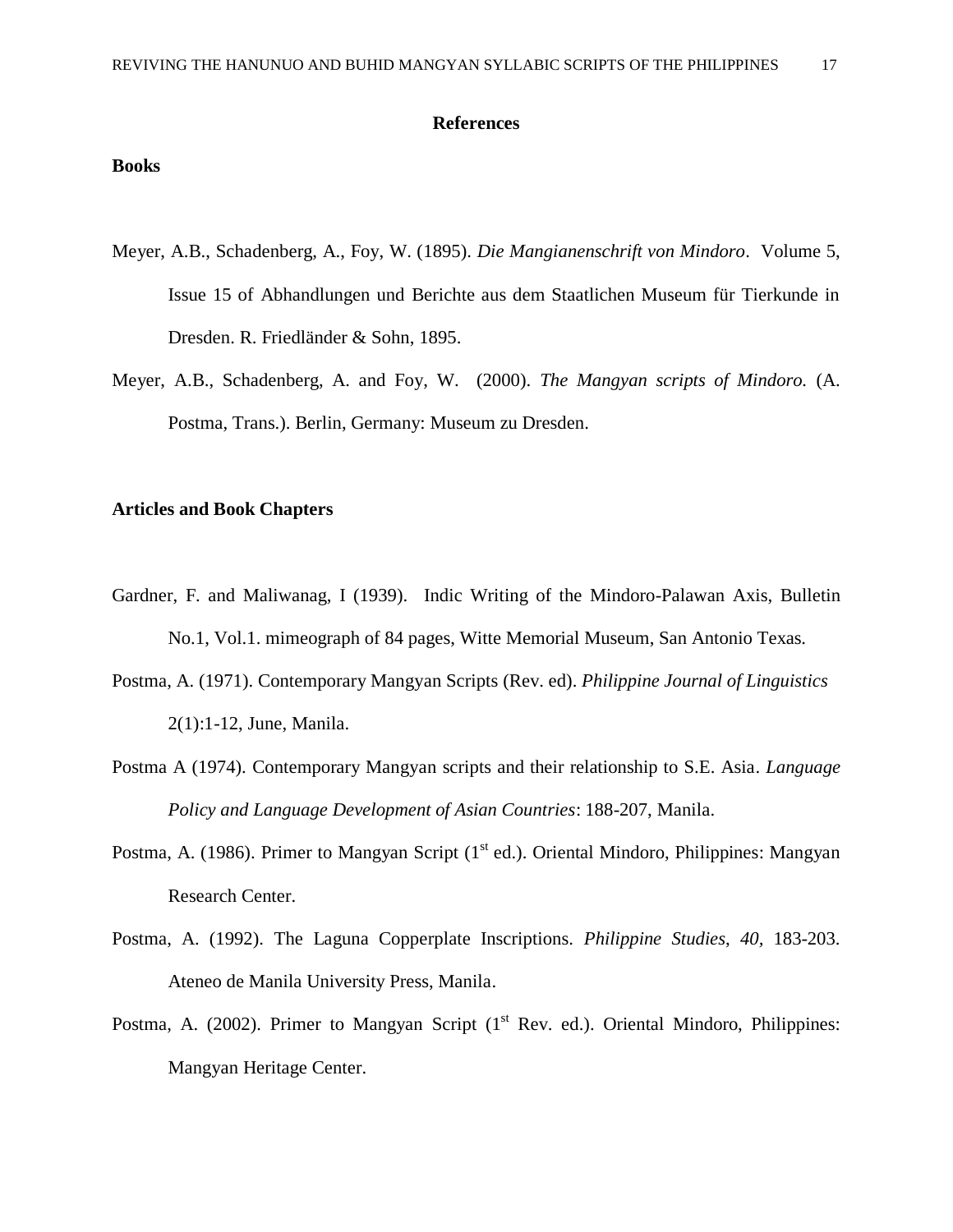- Postma, A. (2013). *Primer to Mangyan script* (2<sup>nd</sup> Rev. ed). Oriental Mindoro, Philippines: Mangyan Heritage Center.
- Wright, M.T., et.al. (2013). Homegrown Poem. Adventures in Literature, Language, and Life for Grade 7 (pp. 41-55 of Unit 1, Lesson 2). Binan, Laguna, Philippines: Trailblazer Publication Asia, Inc.

#### **Unpublished Works**

Mangyan Heritage Center (2005). Annual Narrative Report.

- Mangyan Heritage Center (2008). Annual Narrative Report.
- Mangyan Heritage Center (2013). Progress Report: Project: Promotion and Preservation of Mangyan Script and Poetry.
- National Museum (2000). Comprehensive Report: Documentation, Preservation and Propagation of the Northern Buhid Syllabic Script Writing System, unpublished manuscript, Anthropology Division, National Museum, Metro Manila.

#### **Electronic Sources**

- Census of Population and Housing (2010). *Oriental and Occidental Mindoro Population*. Retrieved January 24, 2014 from <http://www.census.gov.ph/sites/default/files/> attachments/ hsd/pressrelease/MIMAROPA.pdf.
- Census of Population and Housing (2010). *Philippine Population*. Retrieved January 15, 2014 from http://www.census.gov.ph/content/2010-census-population-and-housing-revealsphilippine-population-9234-million.